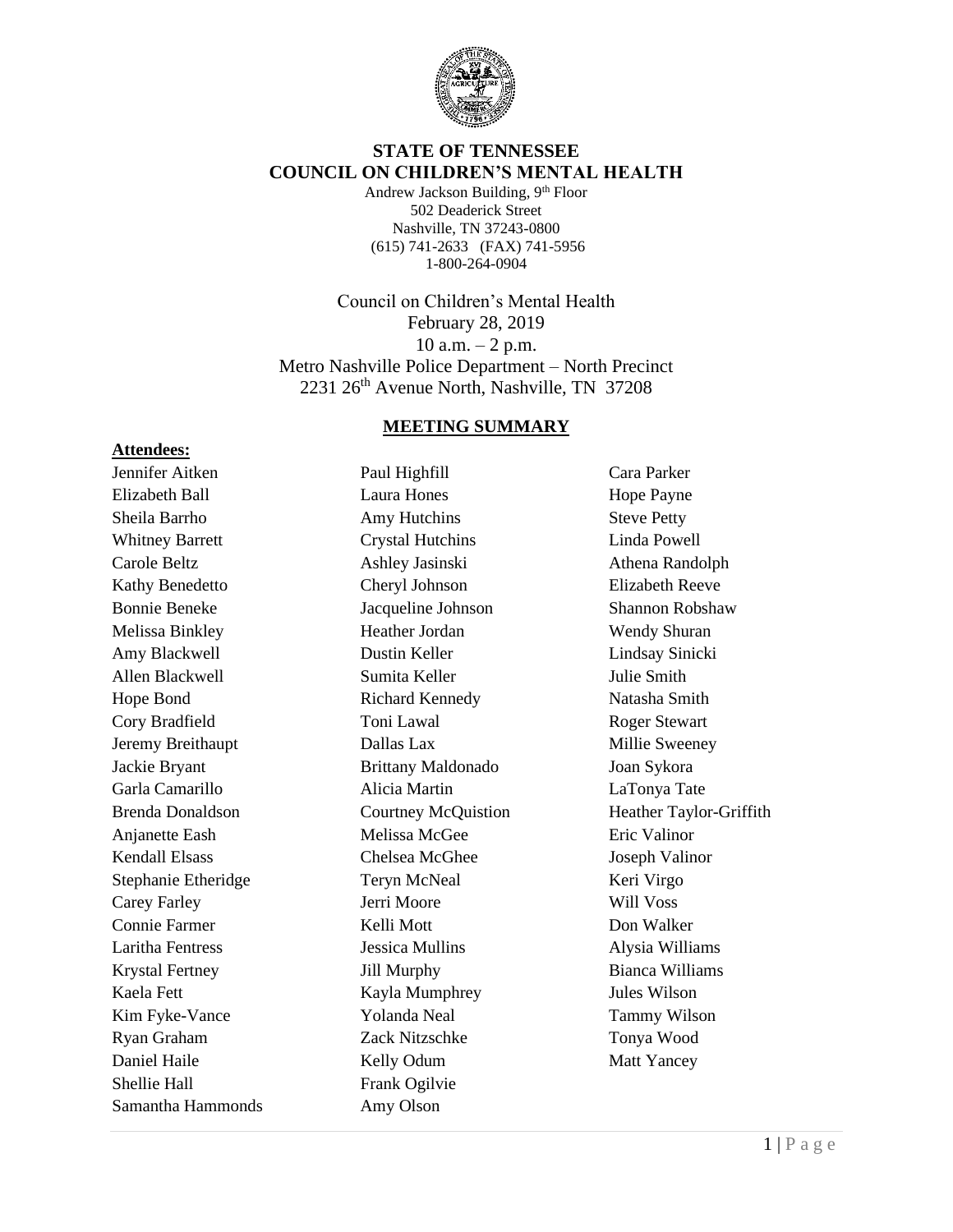- **I. Welcome, Introductions and Announcements – Richard Kennedy, Executive Director, Tennessee Commission on Children and Youth and Matt Yancey, Deputy Commissioner, Tennessee Department of Mental Health and Substance Abuse Services**
	- Kennedy called the meeting to order at 10:03 a.m. He made a few opening remarks and provided a brief description of CCMH.
	- Kennedy thanked everyone for making attendance a priority and recognized key staff members and the staff at Metro Nashville Police Department - North Precinct.
	- Kennedy addressed a few house keeping matters before moving through the agenda and reminded attendees to sign in on the sign-in sheet, essential for reporting requirements related to the federal system of care grant.
	- Kennedy asked for introductions and announcements.
	- Yancey said the department is excited about Governor Lee's budget proposals. He referenced a press release on Tuesday announcing Governor Bill Lee's \$15 million plan to boost Tennesseans' access to mental health treatment. Governor Lee is proposing \$5 million in new, recurring funding to provide coverage for an additional 7,000 uninsured Tennessee adults through the state's Behavioral Health Safety Net program, which provides several essential mental health services.
	- In an effort to support Tennessee's work in recovery courts and alternative sentencing, Governor Lee also wants another \$3 million for the Creating Homes Initiative. Since 2000, the program has created more than 20,000 quality permanent housing opportunities for people living with mental illness.
	- In addition to measures that address substance abuse and mental illness, Governor Lee wants to tackle Tennessee's shockingly high suicide rate that is now 20 percent higher than the national average. He is proposing a \$625,000 recurring investment to expand the state's partnership with the Tennessee Suicide Prevention Network and establish a new regional outreach model. Another \$500,000 in recurring funds will go to state Department of Mental Health and Substance Abuse Services efforts to focus on interventions at the community level using evidence-based practices.
	- Governor Lee is expected to formally unveil these and other recommendations in his proposed 2019-2020 budget that he will present next week in his first State of the State address to the General Assembly.
	- Kennedy highlighted information on how to sign up for the TCCY legislative listserv. Type [listserev@listserv.tn.gov](mailto:listserev@listserv.tn.gov) in the "To:" area of your email message. Leave the "Subject" line blank. In the message area, type "Subscribe TCCY First Name Last Name.
	- Kennedy also talked about TCCY's 2019 Children's Advocacy Days on March 12-13, 2019. The theme is *CAD Tennessee: Ideas worth sharing*. The event is completely free, but you must register at www.cad2019.eventbrite.com
	- There will be a Perinatal Mood Disorders Conference in Johnson City on April 11-12, 2019.

# **II. Approval of Meeting Summaries**

• Motion to accept the October 18, 2018 meeting summary for CCMH **(WALKER, MOTION, MURPHY, SECONDED, PASSED UNANIMOUSLY)**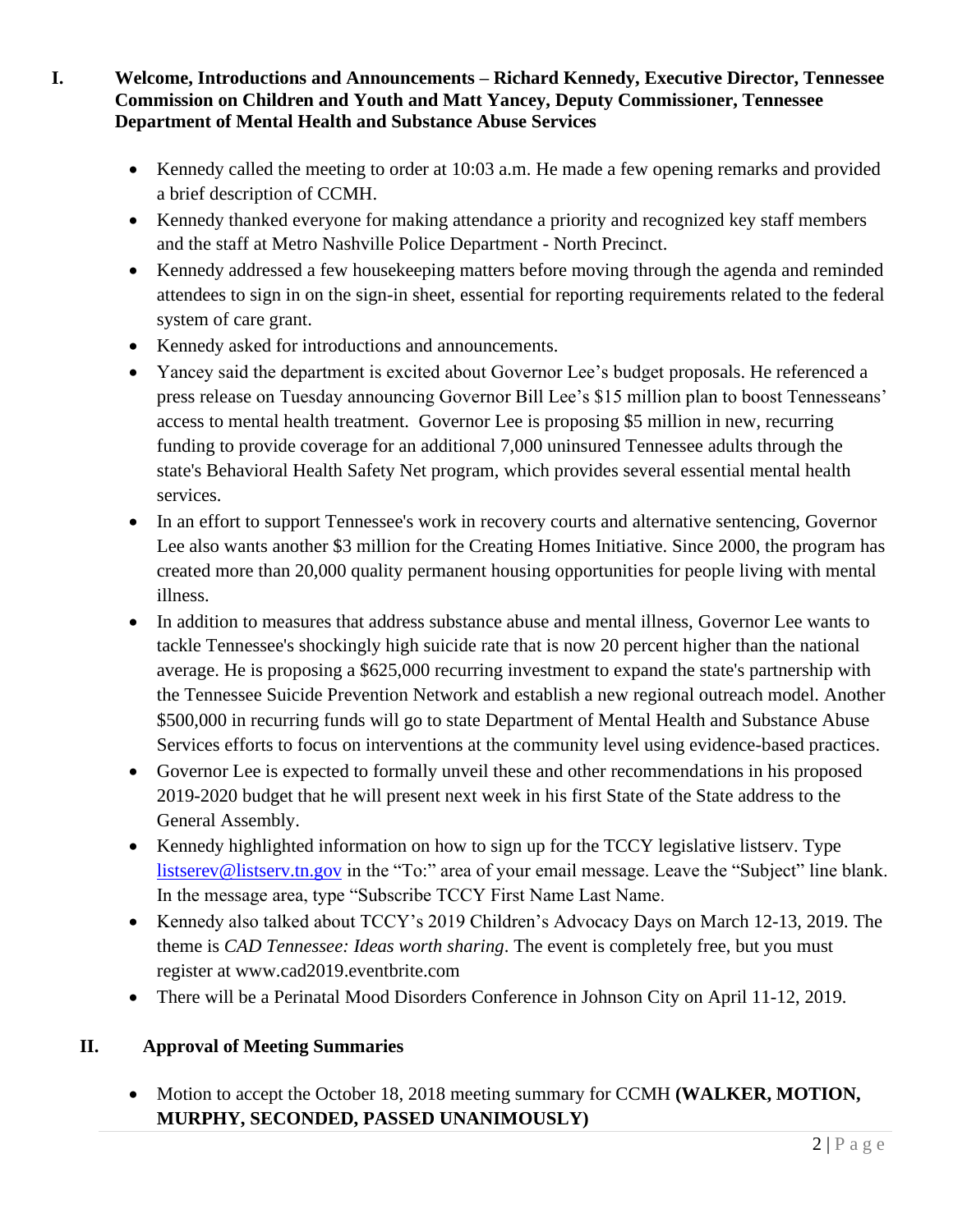- Kennedy thanked Natasha Smith of TCCY for preparing the meeting summary for the CCMH meetings.
- **III. System of Care Across Tennessee (SOCAT) Panel – Keri Virgo, SOCAT Director, Tennessee Department of Mental Health and Substance Abuse Services; Elizabeth Ball, Clinical Director, Tennessee Voices for Children; Dustin Keller, Chief Operations Officer, Camelot; Amy Olson, Director of Children and Youth Services, Ridgeview Behavioral Health Services; and Millie Sweeney, Deputy Director, Family-Run Executive Director Leadership Association (FREDLA)**
	- Virgo facilitated the panel. She reported SOCAT has now served 144 families in 39 counties.
	- Olson talked about breaking barriers at Ridgeview before going out into the community. She shared what worked to make that a reality.
	- Ball discussed the past system of care (SOC) partnership at Early Connections Network targeting the infrastructure to address the needs of the families with children ages zero to five. She said the trainings, evaluations, and sharing of knowledge were all critical to the success of the grant.
	- Keller, CCMH Director from 2008 until 2013, said the relationship with other departments and partners really helped forge the way outside of the CCMH meetings. He explained change takes time.
	- Sweeney discussed the importance of being family-driven and allowing the families to lead the way. She also stressed the importance of partnerships with other groups like Tennessee Voices for Children and TCCY.
	- Virgo provided a brief history of system of care work since begining in Tennessee in 1999.
	- Olson shared early, the SOC providers discovered that they had to re-educate themselves to understand the other needs of the families took priority to their mental health. They had to find out the immediate needs of the families first to even get to the point where they could address the mental health needs.
	- Ball talked about her experience working with Certified Family Support Specialists (CFSS). She stressed how important the family peer support was to the family; and thus, the family to the community. She said you must be culturally responsive.
	- Keller said Tennessee has been doing system of care for 20 years now. He wanted to highlight the process of how CCMH's work with partners has integrated system of care in every aspect. There are a lot of successes to look to over the years.
	- Sweeney said system of care is a way to do business with families and not a program. High fidelity wraparound is a tool of system of care and not system of care itself. She said you have to look internally and prepare each other to be open to changing the way funding is being used to build system of care.
	- The panel discussed challenges of implementing system of care. Some of the challenges were just time and scheduling meetings. Other challenges included limited resources and transportation barriers. Funding, specifically when it came to blended funding is also a barrier at times.
	- Olson announced the Annual *Ride 4 Hope* coming up in May. This started as an initiative to get community involvement in SOC work at Ridgeview.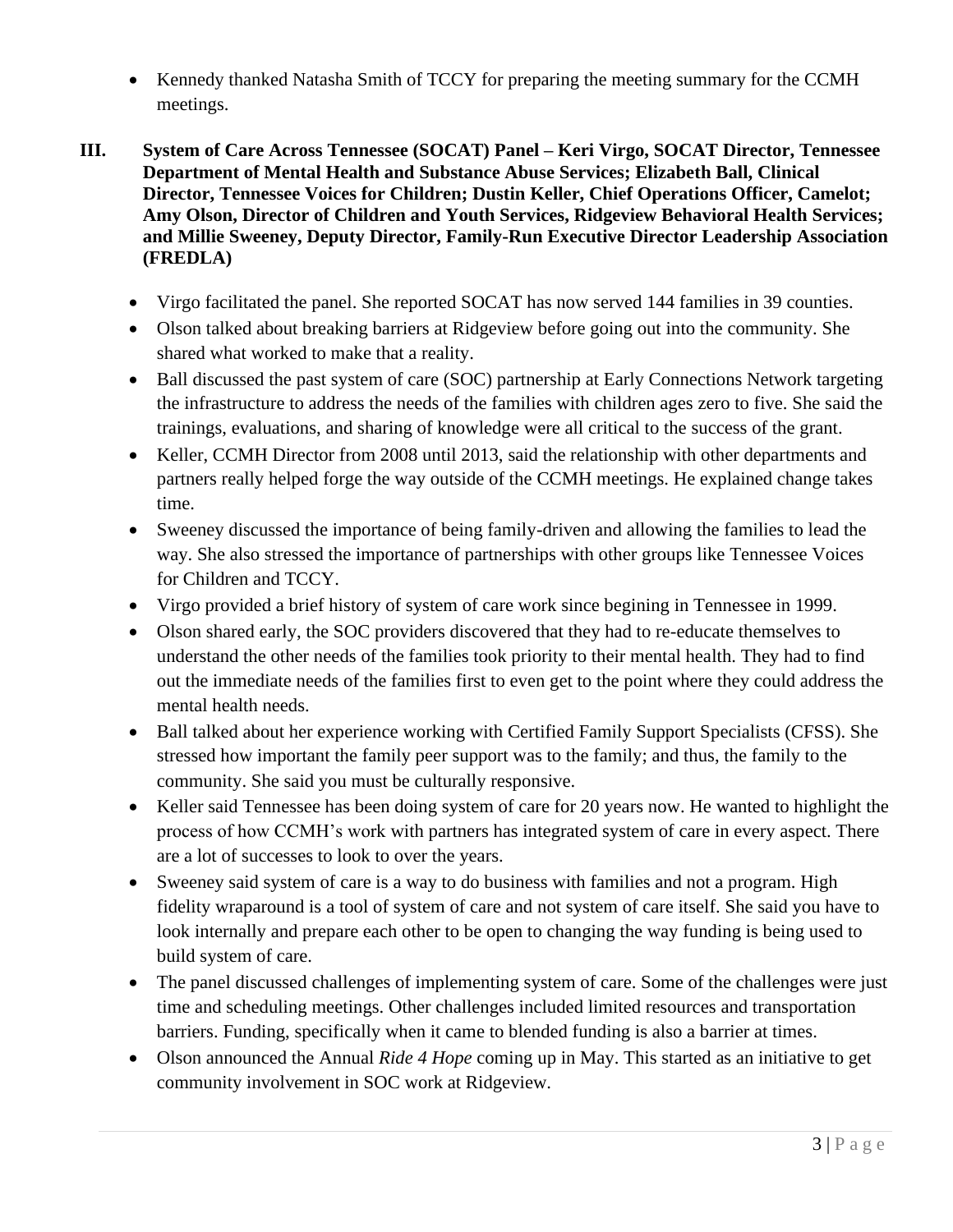## **IV. Council on Children's Mental Health Update – Melissa McGee, CCMH Director, Tennessee Commission on Children and Youth**

- McGee invited Dr. Altha Stewart of Memphis, past Executive Director of Just Care Network, but she was not available to attend.
- McGee provided information on evolution of CCMH to further support statewide expansion of what is now known as System of Care Across Tennessee (SOCAT). She reported T.C.A. 37-3- 111 through T.C.A. 37-3-115 established a Council on Children's Mental Health. McGee reviewed CCMH's purpose, philosophy and membership requirements.
- Partners are discussing opportunities to continue to make CCMH more available regionally in effort to better engage families, youth and children in the meetings.
- McGee continues to work with TDMHSAS to identify funding streams for further support of the sustainability of systems of care philosophy. Focus continues to be on engaging the governing council consisting of those at the assistant commissioner and above level.
- McGee reviewed the statutory requirements and said there may be a shorter CCMH report for the General Assembly coming soon. All reports can be found at [https://www.tn.gov/tccy/advocate](https://www.tn.gov/tccy/advocate-collaborate/ccmh-home/ccmh-reports.html)[collaborate/ccmh-home/ccmh-reports.html.](https://www.tn.gov/tccy/advocate-collaborate/ccmh-home/ccmh-reports.html)
- McGee explained the three-year focus developed from the strategic planning sessions in 2015. The goal is to connect and engage regionally, move forward with data, expand learning opportunities, promote policies for sustainability and enhance council structure.
- McGee shared a draft visual of CCMH's organizational structure. TCCY and TDMHSAS are partners in CCMH, with CCMH administratively attached to TCCY. The Director of CCMH will oversee a CCMH Coordinating Committee and CCMH General Membership Meeting. She will continue to identify workgroups as needs indicate. McGee said the Coordinating Committee will be a standing workgroup.

## **V. System of Care Across Tennessee – Year One Evaluation Data – Don Walker, Statistical Research Specialist/Lead SOCAT Evaluator, Tennessee Department of Mental Health and Substance Abuse Services**

- Walker said one of the most important things about data is that it either proves they are doing the right thing or lets them know that they need to make changes. He said Virgo has been meeting with providers and showing them data revealing how others think about SOCAT.
- Walker said none of the reports could happen without the care coordinators, family support specialists and Centerstone Research Institute collecting and analyzing SOCAT data.
- For the period of October 2017 to September 2018, SOCAT served 109 children, youth and young adults in 37 counties. Four sites were added in 2017 while an additional seven sites were added in 2018.
- Walker reviewed data from the FY18 year-end SOCAT report. He explained there was an increase in referrals for the second half of 2018, which Walker attributes to providers applying lessons learned. Conduct, school, behavioral concerns and hyperactive and attention problems were the top reasons for referrals.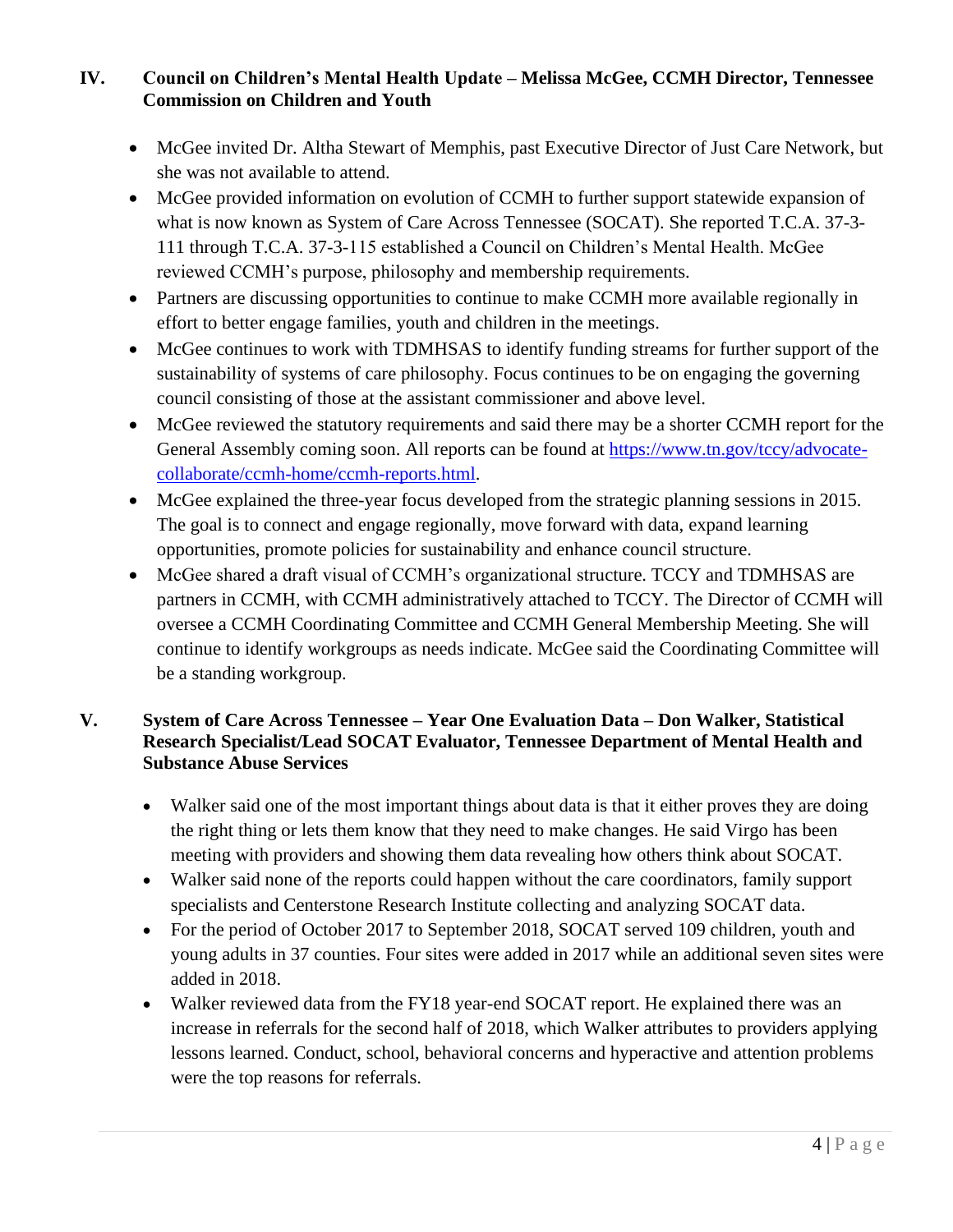- The data showed what issues the SOCAT clients faced at intake. Some of the clients' problems were indicative of depression. The data also showed that 100 percent of the clients were reassessed after six months.
- Walker reported the data revealed the clients felt the SOCAT partners delivered outstanding service and were 100 percent satisfied with the staff and services.
- The goal is for SOCAT to keep children, youth and young adults at home. SOCAT is in almost 40 percent of Tennessee counties in the first year of services. Children, youth, and young adults have low rates of hospitalization and ER visits, as well as reduced loss of custody and juvenile justice involvement.
- Walker completes a report semi-annually. He asked providers the best way to present data to them to help them with their work.

### **VI. Strategies for Effective SOC Implementation – Shannon Robshaw, Systems Design and Implementation Coach, National Wraparound Implementation Center, Substance Abuse and Mental Health Services Administration, U.S. Department of Health and Human Services**

- Robshaw reviewed the strategies for effective system of care implementation going forward.
- Children and youth with serious behavioral health conditions are a distinct population from adults with serious and persistent mental illness. There is also a high unmet need for care coordination for children and youth with mental health conditions. Robshaw said family-centered care can be mitigating.
- The unmet need for children with significant behavioral health challenges are not met by usual approaches. There is a need to lower case ratios, have higher payment rates with an approach based on evidence of effectiveness. The intensity of approach should largely be face-to-face, not telephonic. There is also a need for an intensity of involvement with the family, school, and other systems like child welfare.
- Robshaw was very impressed with the panel discussion earlier in the meeting and mentioned the importance of the meaningful partnerships being developed. She said a spectrum of effective, community-based services and supports for children and youth with or at-risk for mental health or other challenges and their families is organized into coordinated networks; builds meaningful partnerships with families and youth; and addresses cultural and linguistic needs in order to help families function better at home, in school, in the community and throughout life.
- Robshaw said this was the first meeting where she saw the people who collected the data applauded for their efforts.
- Robshaw talked about the shared population focus, system reforms and strategically managing complex changes. She explained the importance of having an effective system-building process through leadership and constituency building, a strategic focus over time and an orientation to sustainability.
- Robshaw reviewed a list of system of care functions requiring structure.
- Robshaw feels CCMH is being smart and strategic in thinking about the legislative structure and duties. There needs to be a conversation where everyone feels their voice can be heard. She said the decision making at a policy level that has legitimacy, authority and accountability is extremely essential to the day-to-day operational decision making.